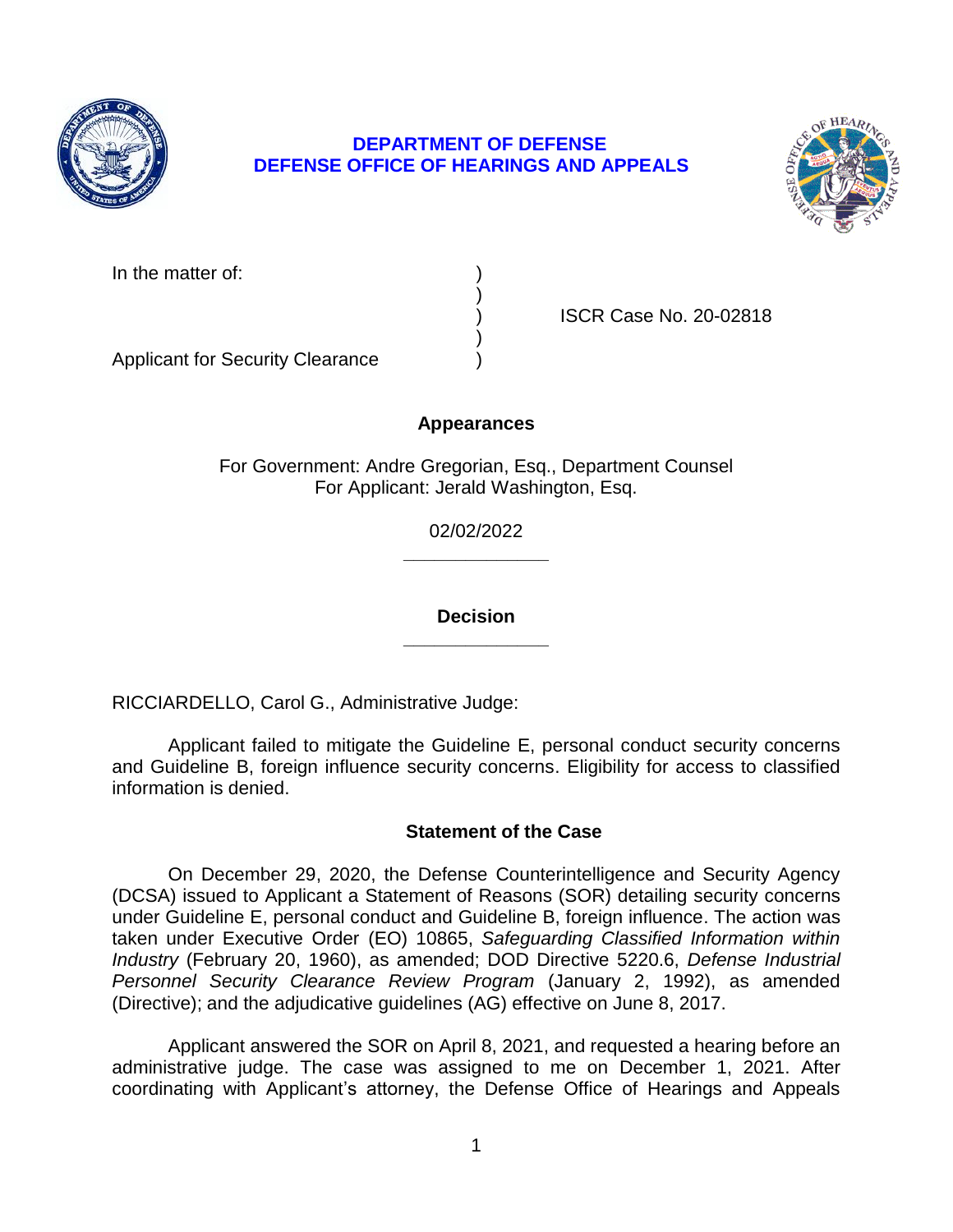(DOHA) issued a notice of hearing on December 10, 2021, scheduling the hearing for January 10, 2022, via Microsoft Teams. I convened the hearing as scheduled. The Government offered exhibits (GE) 1 through 6. Applicant testified and offered Applicant Exhibits (AE) A through H. There were no objections and all exhibits were admitted into evidence. DOHA received the hearing transcript on January 19, 2022.

 Department Counsel requested that I take administrative notice of certain facts taken administrative notice of the facts contained in the request. The facts are summarized in the written request and will not be repeated verbatim in this decision. Of particular note is the significant threat of espionage, cyber-espionage, and cyber-attack threats to the United States. Also noted is the exploitation of Chinese citizens or persons with family ties to China to gain insider access to military and defense contract secrets; about the People's Republic of China (China) (Hearing Exhibit I). Without objection, I have economic espionage; and the significant ongoing human rights problems in China.

#### **Findings of Fact**

 Applicant denied all of the SOR allegations. After a thorough and careful review of the pleadings, testimony, and exhibits submitted, I make the following findings of fact.

Applicant is 44 years old. He was born in Hong Kong and immigrated to the United States in 1997. He became a naturalized citizen in 2003. He never married and has no children. He earned a high school equivalency diploma and an associate's degree. He has worked for his state's prison system from 2006 to 2013 and again from 2015 to the present. Applicant is a prospective government contract employee. (Transcript (Tr.) 17- 19; 69-72, 75; GE 1; AE E, F)

 Applicant served in the Army Reserve from 2005 to 2013. He deployed to Iraq from 2007 to 2008, in a support role. He was on active duty from 2013 to 2014. Applicant completed a security clearance application (SCA) in May 2018. Section 15 asked if in the past seven years he had been subject to a court-martial or other disciplinary procedure under the Uniform Code of Military Justice (UCMJ) such as an Article 15. Applicant answered "no." In 2013, Applicant received a UCMJ Article 15 from his command for sexual harassment and violating the fraternization policy. He was reduced in rank. He was discharged from the Army for unsatisfactory performance. He received an honorable discharge. (Tr. 17-24, 28-32, 71, 97-103; GE 5; AE B, H)

 Any derogatory information that was not alleged in the SOR will not be considered for disqualifying purposes. It may be considered when making a credibility determination, in the application of mitigating conditions, and in a whole-person analysis.

 Applicant was interviewed by a government investigator in June 2018. During the interview he disclosed Ms. M as a foreign contact. He had received an unsolicited email relationship until 2014. They never met in person or had video chats. They exchanged photographs. After a few months, she told him her father had been killed and her uncle from her in 2013, and he disclosed to the investigator that they were in a romantic online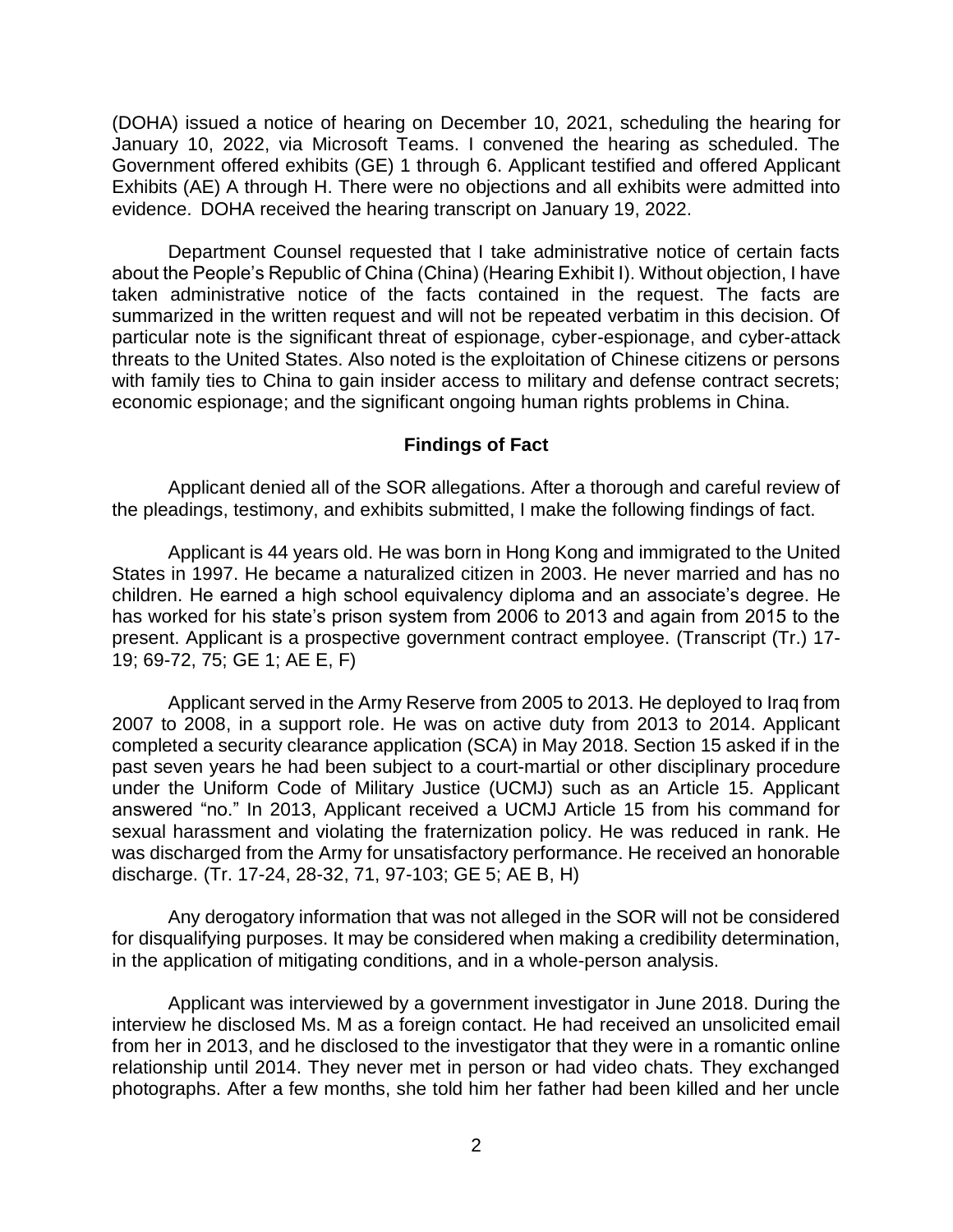was trying to kill her to get an inheritance. She said she was hiding in a refugee camp under the local ministries protection. She had a lawyer who was helping her with her refugee status, but needed money so she could leave the country (Togo). Applicant agreed to help her and took out two loans. He told the investigator that he sent her money via MoneyGrams. He said that he never sent less than \$300 or more than \$5,000 in one transaction. All of the money was sent to her lawyer in Togo. He sent money until he was no longer able to do so and told her she would have to find another way. After that, Applicant did not hear from Ms. M for several months. When she did contact him, she said she had moved to Dubai, United Arab Emirates, with a man she did not want to be with, and her online access was being restricted. Applicant said he had not had further contact with her since that last email. (Tr. 105-120; GE 2

 Applicant completed government interrogatories in November 2020. In them, he stated that after checking his email, he confirmed his last contact with Ms. M was in March 2017. He said she was a refugee, but did not know her country of citizenship. He stated that between 2015 and 2017, he provided her money to help her. During his hearing, he stated he could not recall how many times he sent Ms. M money. He said the largest amount he sent her was a couple of hundred dollars, but also confirmed he took two loans out for \$3,000 and \$1,500 and sent all of this money to her. He confirmed the approximate total he sent to her was \$7,000 and when he could not afford to send anymore, she ceased contact. He testified that he became a "little suspicious" after she moved to Dubai, but he believed that she had been a target so she had to maintain a low profile so she would not get killed. He initially stated that he expected to receive \$500,000 from her as a reward for helping, later he contradicted himself, saying he did not expect to receive the reward from her. He testified this scenario made him more skeptical and aware that he had to confirm information about someone who contacted him in the future. He no longer believes her story. Applicant provided contradictory testimony and was not credible. (Tr. 31-38, 105-120; GE 2)

 In early 2018, Applicant received another unsolicited email from a woman, Ms. H. He describes her as his girlfriend. She sent him nude photos numerous times. He sent her nude photos about six times. He also sent her videos of him nude and performing sexual acts. He said he sent between 10 and 20 videos. She did not send him videos. They have never met in person. Applicant was not concerned about sending this type of content to her then or now. (Tr. 38-42, 121-128)

Ms. H told Applicant that she needed to send him money because she was having difficulty getting her inheritance. She said she would send him money from her clients and asked him to open bank accounts, deposit the money, and then he should send money orders to two people he did not know. When asked if he thought Ms. H was using him for money laundering, he wavered back and forth in his response. (Tr. 47-56, 129- 140)

 Applicant testified that he used two accounts for her money. He was blocked by MoneyGram and Western Union, so the money was sent through Bitcoin. He testified that sometimes he deposited money from an unknown source. He sent her this money and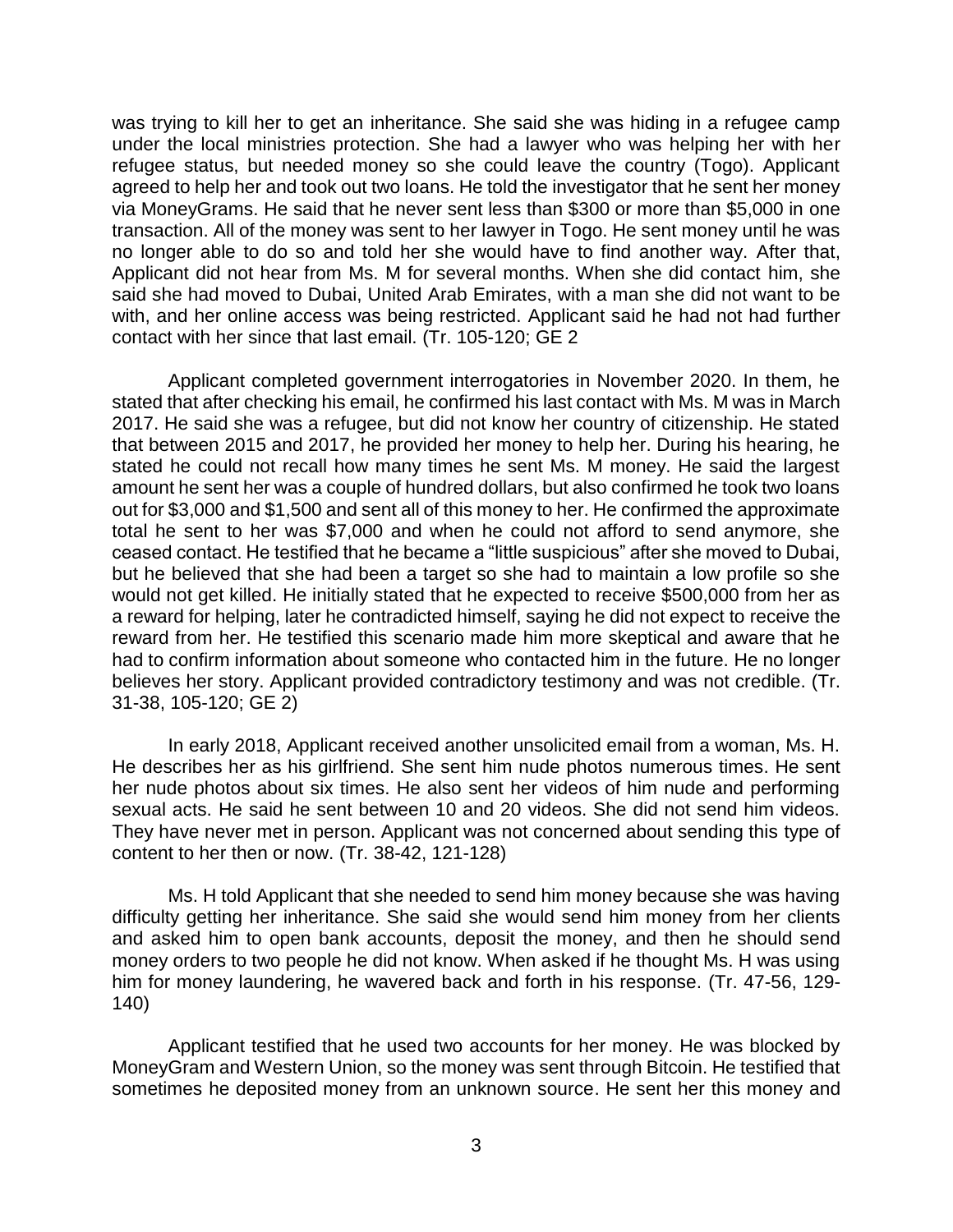sometimes he sent his own money. He said he did numerous transactions. He estimated he deposited and then transferred back to Ms. H about a total of \$10,000 of her funds. He sent her about \$2,000 of his own money. At the time he completed his interrogatories this money by Bitcoin. When asked when was the last time he sent money to Ms. H, he said he sent her \$1,500 the preceding week, on January 5, 2022, days before his hearing. His last contact was on January 7, 2022. This money was in addition to the previous \$2,000 he sent to her. He said he sent her money to help her with immigration issues. He However, after his repeated requests to her to provide him with documents and her failure to do so, he now believes her actions were not legitimate. He said he has now cut off in November 2020, he was still sending her funds to cover her living expenses. He sent was not initially suspicious of her activity and believed her requests were legitimate. communication with her, by deleting her account. (Tr. 39-40, 46-56, 129)

 Applicant testified that when Ms. H first contacted him, she lived in a neighboring state, but they did not visit each other because he did not have the time to take off from work, or the money to travel, and his vehicle was unreliable. The money he sent went to her lawyer, who is in Nigeria. When asked if he was aware that MoneyGram and Western Union likely blocked his transactions because they suspected fraud, he said he understood, but he had the names of the people he was to send money to and believed them to be legitimate at the time. He took precautions and requested Ms. H provide him a copy of her passport, which she did, so he believed she was real. He also requested they have a video chat. They had one, and he was able to verify the photo on the passport was the same person in the video chat. He said Ms. H is now living in Nigeria and she told Applicant that she acquired a new passport because her original one was confiscated by the hotel where she was living. Applicant provided maps of the location of the hotel. (Tr. 41-56, 144-148; GE 2)

 Applicant provided a copy of the passport Ms. H gave him. He wanted her to provide him a copy to prove she was who she claimed. A review of the passport clearly shows it is fraudulent. The name at the top of the passport is different than the name at the bottom. It also has two different passport numbers. Its expiration date does not reflect the correct ten-year period. Most glaring is that the "United States of America" is spelled wrong (State is used vice States). Applicant did not seem to understand that the scenarios he participated in with Ms. M and Ms. H were scams. He did not believe he had been manipulated. He testified that in the future he will be more skeptical, and he no longer will he is concerned about the criminal consequences. (Tr. 56-57, 68-69, 148-153; GE 2; accept unsolicited emails. He did not believe he could be exploited in the future because Answer to SOR)

 In February 2020, at the request of the Government, Applicant participated in a psychological evaluation. During the interview process, Applicant related the information noted above about Ms. M and Ms. H to the licensed psychologist. The psychologist noted that when she asked Applicant whether his association with unknown individuals in foreign countries who have asked for financial support could be problematic or a security risk, he stated "no." The psychologist opined: "He did not demonstrate any real insight or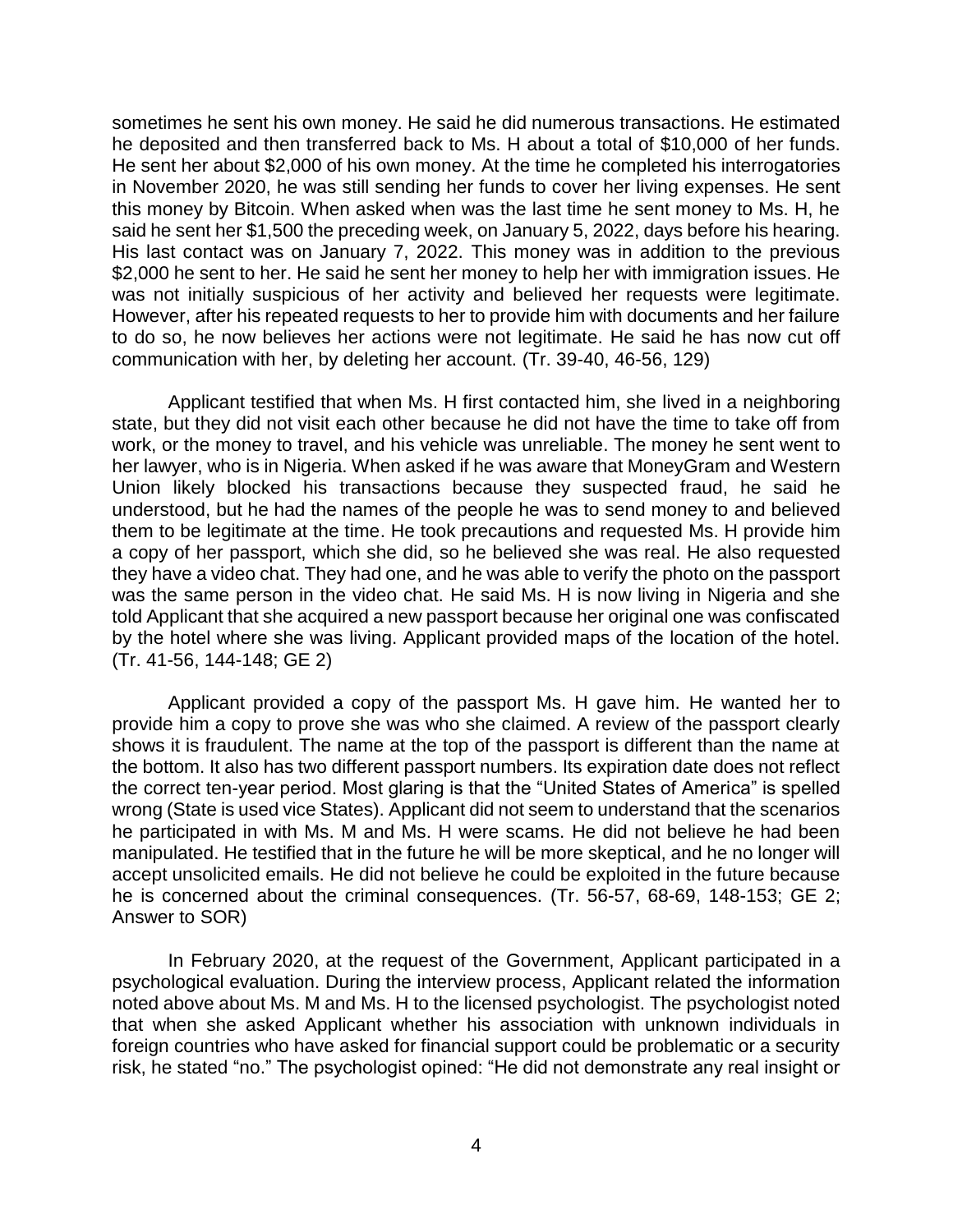recognition that these random contacts could compromise the safety and security of him personally and also his work and more global security issues." (GE 4, 6)

During the interview with the psychologist, Applicant described an incident where he inappropriately obtained derogatory information about a supervisor, confronted her with the information, and shared it with a colleague. He did not think any of his actions were questionable or that his judgment and decision-making were potentially flawed. When asked at his hearing about this incident, he explained that he learned that his supervisor had been charged with a misdemeanor as a juvenile. He retrieved the documents from a copy machine, viewed them, and shared them. Applicant justified his conduct stating that he expected his supervisor to be "clear of everything." (Tr. 161) He said he did it because he has high expectations and standards for his supervisor. He admitted he did not have the authority to view the documents or to disclose the information to anyone, which he did. He did it because he wanted to know what his supervisor had done. He had concerns about her being selected to supervise the team. (Tr. 58-67, 154- 166; GE 4)

 Applicant also told the psychologist that if Ms. H had a driver's license he would access his state's database for his personal use to check her status. Through his job, Applicant has access to the state's database for driver's licenses, but he is not authorized to use it for personal use. (Tr. 166-168; GE 4)

 The psychologist noted that Applicant stated that he was likely taken advantage of by Ms. M, but did check that the photo she sent him had not been altered so he could see it was legitimate. This made him more skeptical when he was dealing with Ms. H. The psychologist noted that Applicant did not see the similarities between the two incidents. He saw the incident with Ms. M as an isolated occurrence and the one with Ms. H as different. The psychologist is concerned "about a pattern of behavior involving poor judgment and decision-making and equally if not more concerning is his apparent social naiveté and lack of insight. His perceptions of reality appear rather skewed." (GE 4)

 Applicant testified he does not believe he was manipulated or that he could be exploited. He said he stopped his contact with Ms. M because he questioned her identity, which is inconsistent with other testimony he provided. Regarding Ms. H he said that he gathered evidence about her and because he could not determine her location, he stopped all communication. It was during cross-examination that it was learned his last contact was three days before his hearing. Applicant repeatedly contradicted himself and his prior statements. In addition, he repeatedly minimized, justified, and rationalized his conduct. I did not find his testimony credible. (Tr. 144-172)

 Applicant's mother is a citizen of China and a permanent resident of the United States. She immigrated in 1999 and is 73 years old. She worked in the United States and is retired. He visits his mother about once or twice in a three-month period and talks to her every other week by phone. She has not applied for U.S. citizenship due to her language skills. She maintains a Chinese passport and has contact with her relatives in China. His mother returns to China about every two years to visit family. She stays with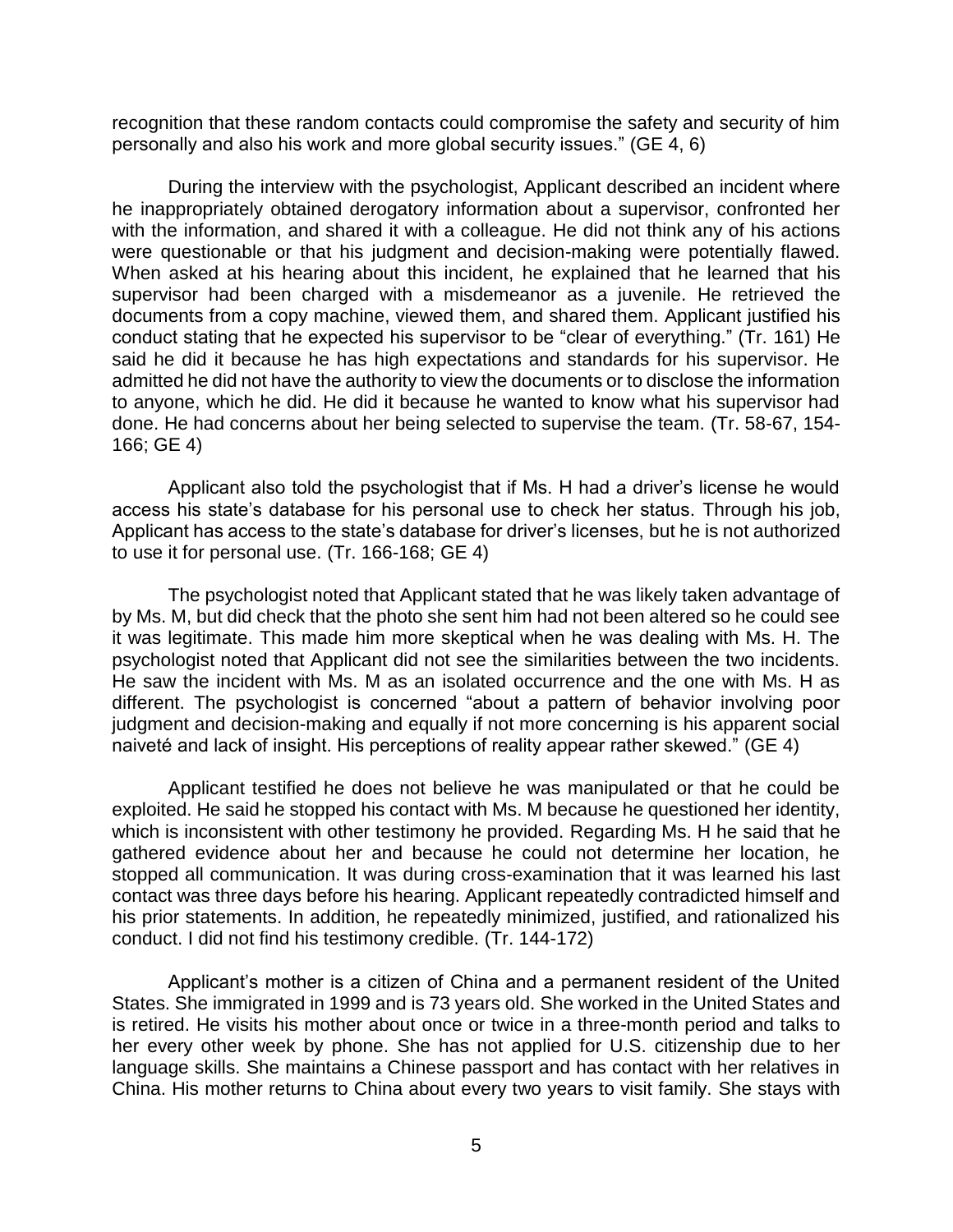Applicant's brother while there or if her sisters are traveling to Hong Kong, they will stay together. They visit their mother, Applicant's grandmother. Applicant's father is a naturalized citizen of the United States. Applicant's parents reside together in the U.S. Both are aware that Applicant has applied for a security clearance. Tr. 24-29, 79-88; AE A, C)

 Applicant's brother and sister-in-law are residents and citizens of China. They have one child. His brother chose to remain in China when his parents and Applicant immigrated. His brother is a technical officer for the Chinese government. He is an engineer and does safely inspections on buildings. Applicant's brother came to the U.S. for a visit in 2003. Prior to then Applicant visited him in China in 2000 or 2001. Applicant does not know his sister-in-law's occupation or where she works. He has telephone contact with his brother about every six months. Throughout Applicant's testimony, I had concerns and doubts about his veracity and candor. (Tr. 91-96)

 Applicant provided a certificate of recognition for his ten years of service to his state and a copy of his resume. (AE C, D)

#### **Policies**

 When evaluating an applicant's national security eligibility, the administrative judge must consider the AG. In addition to brief introductory explanations for each guideline, the adjudicative guidelines list potentially disqualifying conditions and mitigating conditions, which are used in evaluating an applicant's eligibility for access to classified information.

 These guidelines are not inflexible rules of law. Instead, recognizing the complexities of human behavior, these guidelines are applied in conjunction with the factors listed in the adjudicative process. The administrative judge's overarching adjudicative goal is a fair, impartial, and commonsense decision. According to AG  $\P$  2(c), the entire process is a conscientious scrutiny of a number of variables known as the "whole-person concept." The administrative judge must consider all available, reliable information about the person, past and present, favorable and unfavorable, in making a decision.

The protection of the national security is the paramount consideration. AG  $\P$  2(b) eligibility will be resolved in favor of the national security." In reaching this decision, I have drawn only those conclusions that are reasonable, logical, and based on the evidence contained in the record. Likewise, I have avoided drawing inferences grounded on mere requires that "[a]ny doubt concerning personnel being considered for national security speculation or conjecture.

 Under Directive ¶ E3.1.14, the Government must present evidence to establish controverted facts alleged in the SOR. Directive ¶ E3.1.15 states an "applicant is responsible for presenting witnesses and other evidence to rebut, explain, extenuate, or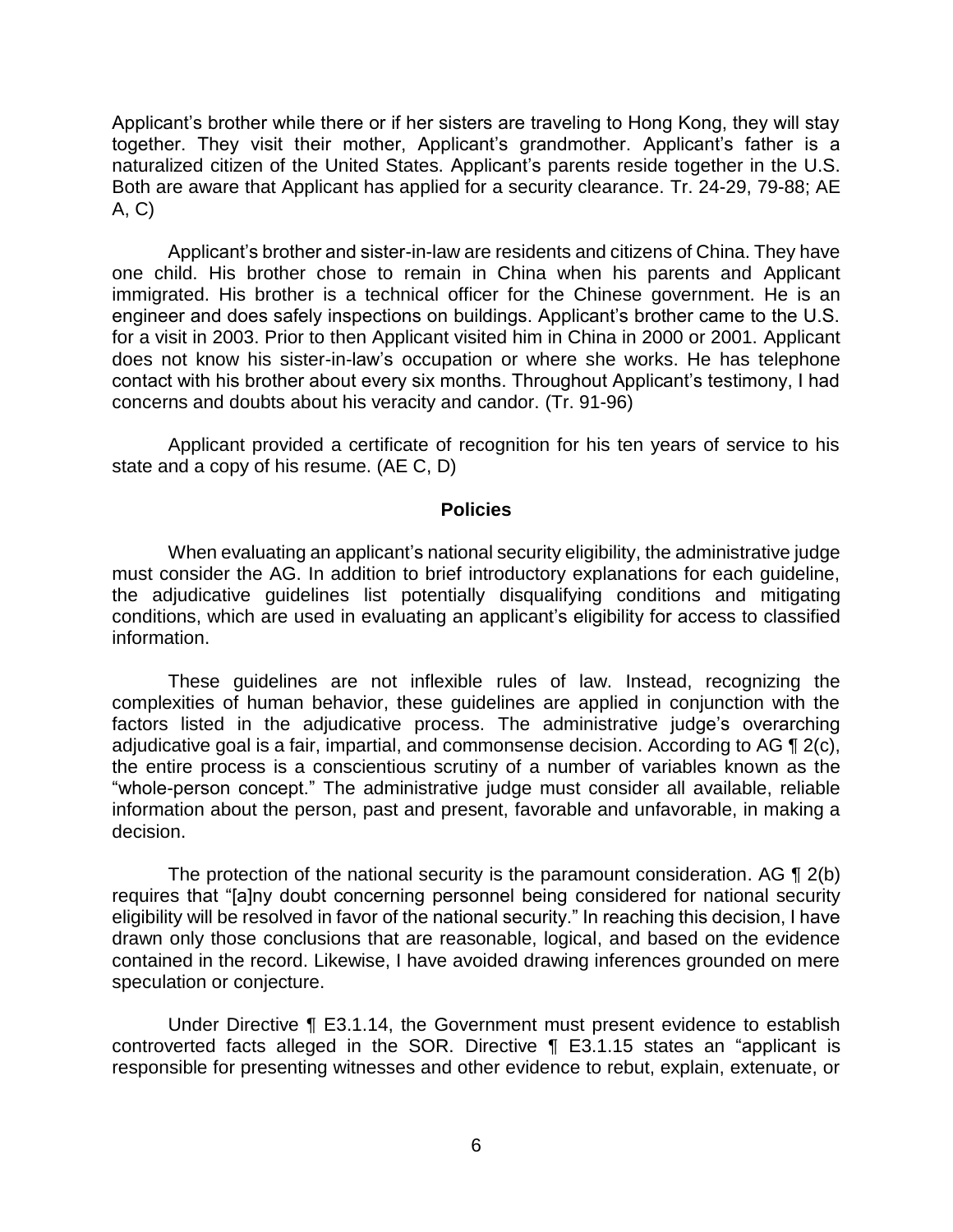mitigate facts admitted by applicant or proven by Department Counsel, and has the ultimate burden of persuasion as to obtaining a favorable security decision."

 A person who seeks access to classified information enters into a fiduciary relationship with the Government predicated upon trust and confidence. This relationship transcends normal duty hours and endures throughout off-duty hours. The Government reposes a high degree of trust and confidence in individuals to whom it grants access to classified information. Decisions include, by necessity, consideration of the possible risk that an applicant may deliberately or inadvertently fail to safeguard classified information. Such decisions entail a certain degree of legally permissible extrapolation as to potential, rather than actual, risk of compromise of classified information.

Section 7 of EO 10865 provides that decisions shall be "in terms of the national interest and shall in no sense be a determination as to the loyalty of the applicant concerned." *See also* EO 12968, Section 3.1(b) (listing multiple prerequisites for access to classified or sensitive information).

### **Analysis**

### **Guideline E: Personal Conduct**

AG ¶ 15 expresses the security concerns for personal conduct:

Conduct involving questionable judgment, lack of candor, dishonesty, or unwillingness to comply with rules and regulations can raise questions about an individual's reliability, trustworthiness and ability to protect classified information. Of special interest is any failure to provide truthful and candid answers during the security clearance process or any other failure to cooperate with the security clearance process. The following will normally result in an unfavorable national security eligibility determination, security clearance action, or cancellation of further processing for national security eligibility:

AG ¶ 16 describes conditions that could raise a security concern and may be disqualifying. I find the following potentially applicable:

(c) credible adverse information that is not explicitly covered under any guideline and may not be sufficient by itself for an adverse determination, but which, when combined with all available information, supports a wholeperson assessment of questionable judgment, untrustworthiness, unreliability, lack of candor, unwillingness to comply with rules and regulations, or other characteristics indicating the individual may not properly safeguard classified or sensitive information. This includes, but is not limited to, considerations of: (1) untrustworthy or unreliable behavior to include breach of client confidentiality, release of proprietary information, unauthorized release of sensitive corporate or government protected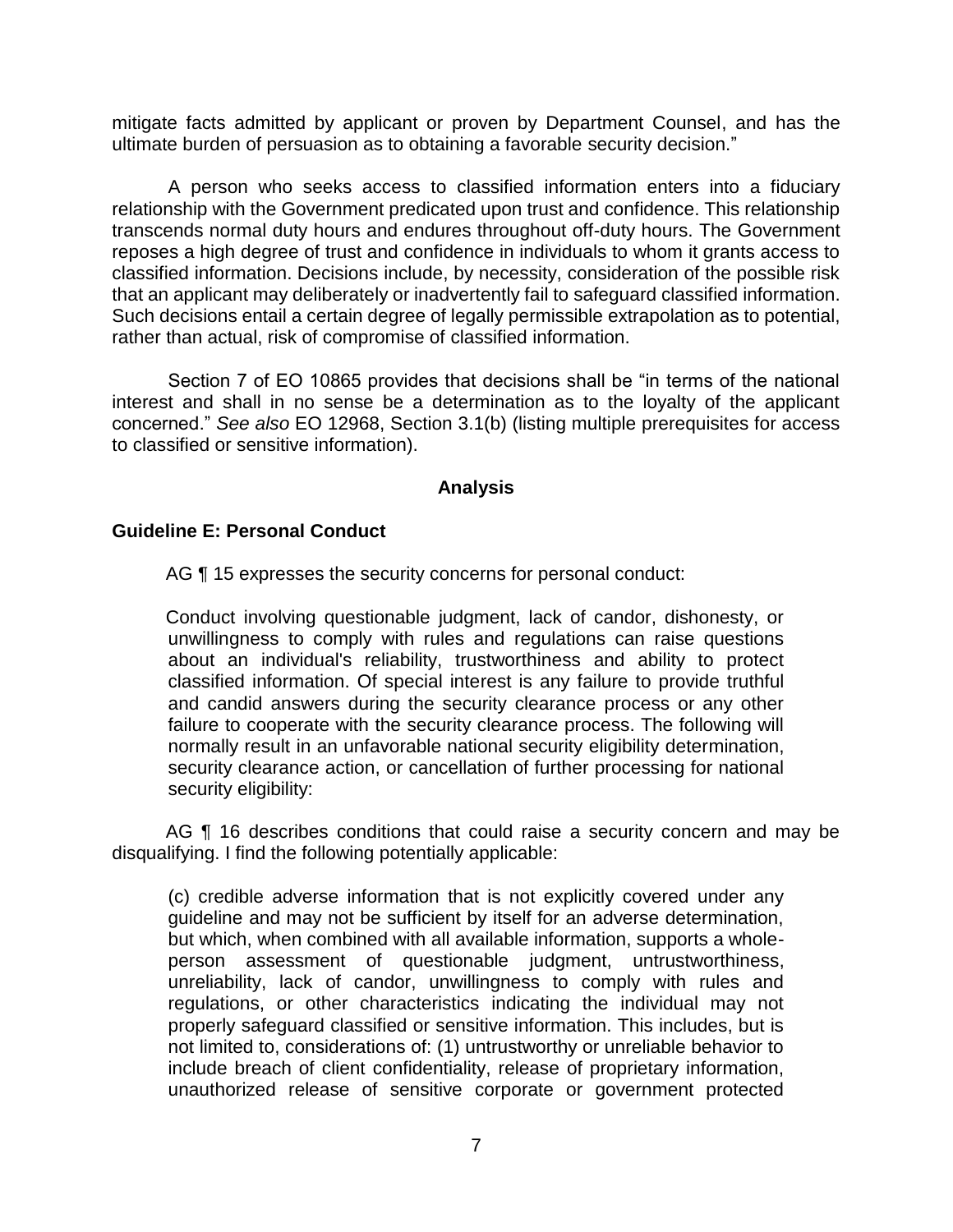information; (2) any disruptive, violent, or inappropriate behavior; and (3) a pattern of dishonesty or rule violations;

(e) personal conduct, or concealment of information about one's conduct, that creates a vulnerability to exploitation, manipulation, or duress by a foreign intelligence entity or other individual or group. Such conduct includes: (1) engaging in activities which, if known, could affect the person's personal, professional, or community standing; . . .; and

(g) association with persons involved in criminal activity.

 Applicant was disciplined under Article 15 of the UCMJ while in the military for sexual harassment and violation of the fraternization policy. He was reduced in rank. He was discharged for unsatisfactory performance.

 Applicant established relationships through unsolicited emails with two different women. He never met either. His contact with Ms. M began either in 2013 or 2015. She claimed she was in danger and over the course of at least two years, he sent her approximately \$7,000. When he could no longer afford to send her money, their contact ceased. He believed the woman's story because she sent him a photo.

 Applicant testified the second woman is his girlfriend. They have exchanged nude photos and he has sent her numerous videos of himself performing sexual acts. He her or others by money order. He does not believe this was likely money laundering. He sent her his own money too. He believes her story and believes he has corroborated it with what is clearly a fraudulent passport. Applicant transferred money even after his transactions were blocked by money transfer services and he was warned of potential fraud. His contact with Ms. H began in 2018, and Applicant most recently sent her money agreed to accept money from her, deposit it in his bank accounts, then transfer it back to five days before his hearing and had contact with her three days before his hearing.

 During a psychological evaluation, Applicant disclosed an episode where he inappropriately obtained derogatory information about his supervisor, confronted her with he has access to his employer's database and expressed a willingness to access it for it, and shared it with a colleague. He also told the psychologist during his evaluation that personal use. The above disqualifying conditions apply.

 The following mitigating conditions under AG ¶ 17 are potentially applicable to the disqualifying security concerns based on the facts:

 (c) the offense is so minor, or so much time has passed, or the behavior is so infrequent or it happened under such unique circumstances that it is unlikely to recur and does not cast doubt on the individual's reliability, trustworthiness, or good judgment;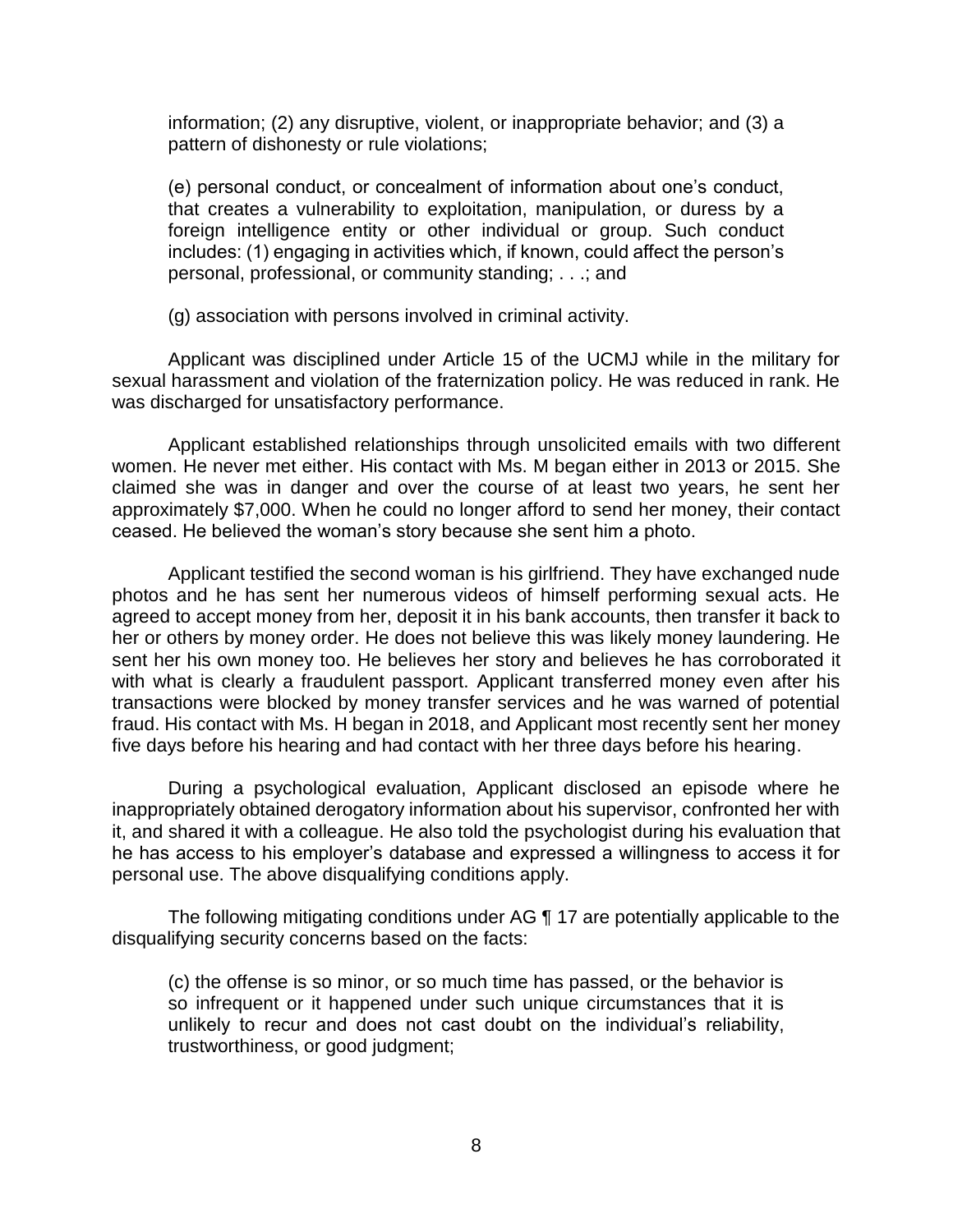(d) the individual has acknowledged the behavior and obtained counseling to change the behavior or taken other positive steps to alleviate the stressors, circumstances, or factors that contributed to untrustworthy, unreliable, or other inappropriate behavior, and such behavior is unlikely to recur;

(e) the individual has taken positive steps to reduce or eliminate vulnerability to exploitation, manipulation, or duress; and

(g) association with persons involved in criminal activities was unwitting, has ceased, or occurs under circumstances that do not cast doubt upon the individual's reliability, trustworthiness, judgment, or willingness to comply with rules or regulations.

Applicant does not grasp the gravity of his conduct. Through unsolicited emails, he established relationships with two women who told him obvious scam stories. He sent them money. He unwittingly participated in what is likely a money laundering scheme, but he still does not believe it despite transfer services blocking his account due to potential fraud, and continues to have contact with this woman, even after being provided with an obvious fraudulent passport. He does not recognize how he could be exploited by sending nude photos and sexually explicit videos of himself. He believes his conduct of inappropriately obtaining derogatory information about his supervisor, confronting her, and sharing it with a colleague, was justified because of his high expectations for his supervisor. His willingness to access his employer's database for his personal use is a concern.

 Applicant's conduct is not minor or infrequent. He says he stopped communicating with Ms. H as of his last email on January 7, 2022. It is obvious she was exploiting him. Although his initial association with Ms. H may have been unwitting, he continued to maintain contact with her. Applicant did not provide evidence that he has obtained counseling or changed his behavior or that future inappropriate behavior is unlikely to recur. Applicant's conduct casts doubt on his reliability, judgment, and willingness to comply with rules and regulations. None of the mitigating conditions apply.

## **Guideline B, Foreign Influence**

The security concern for foreign influence is set out in AG ¶ 6:

Foreign contacts and interests, including, but not limited to, business, financial, and property interests, are a national security concern if they result in divided allegiance. They may also be a national security concern if they create circumstances in which the individual may be manipulated or induced to help a foreign person, group, organization, or government in a way inconsistent with U.S. interests or otherwise made vulnerable to pressure or coercion by any foreign interest. Assessment of foreign contacts and interests should consider the country in which the foreign contact or interest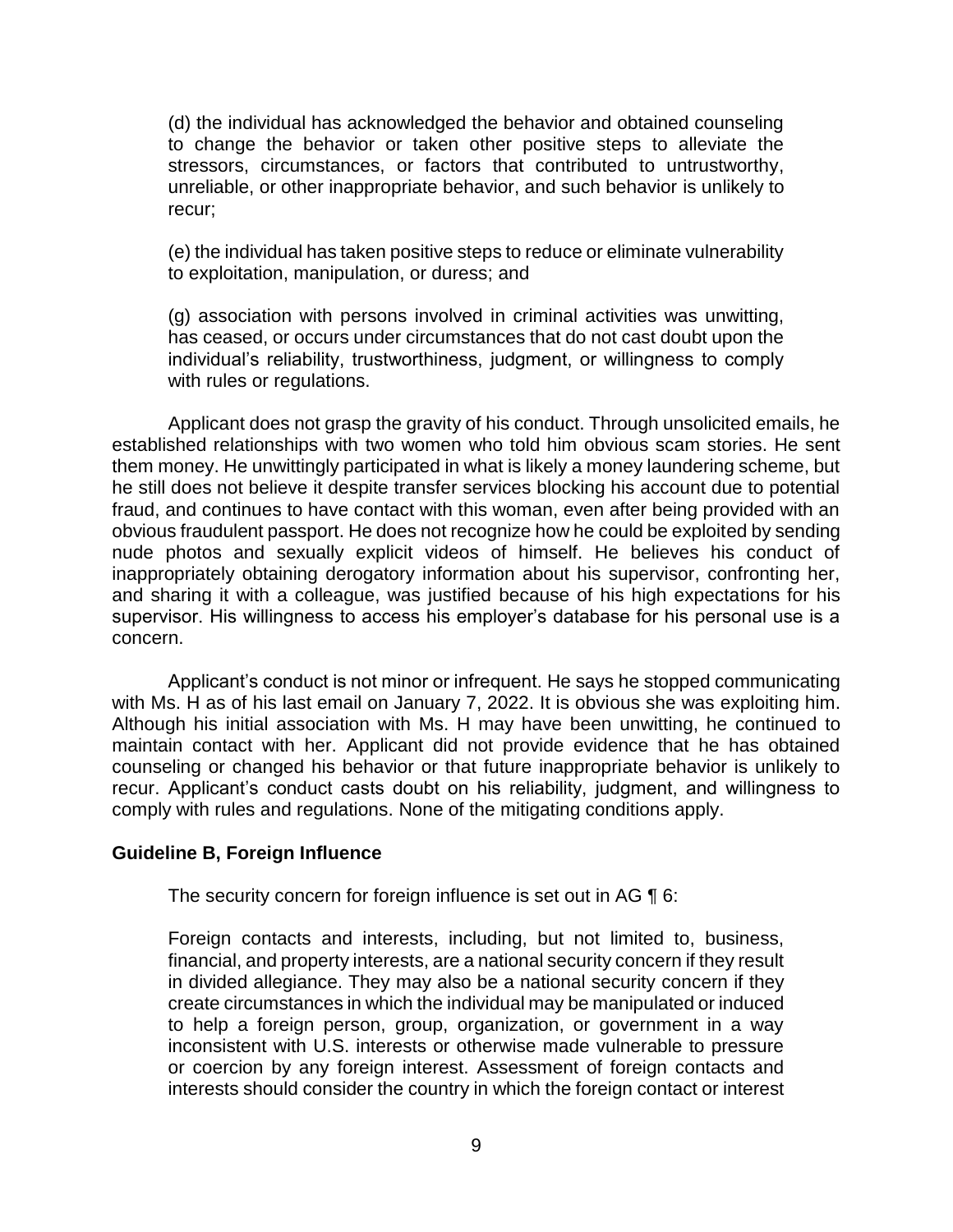is located, including, but not limited to, considerations such as whether it is known to target U.S. citizens to obtain classified or sensitive information or is associated with a risk of terrorism.

 The guideline notes several conditions that could raise security concerns under AG  $\P$  7. The following are potentially applicable in this case:

(a) contact, regardless of method, with a foreign family member, business or professional associate, friend, or other person who is a citizen of or resident in a foreign country if that contact creates a heightened risk of foreign exploitation, inducement, manipulation, pressure, or coercion; and

(b) connections to a foreign person, group, government, or country that create a potential conflict of interest between the individual's obligation to protect classified or sensitive information or technology and the individual's desire to help a foreign person, group, or country by providing that information or technology.

 There are significant espionage concerns and ongoing human rights problems in China. Applicant's foreign contacts create a potential conflict of interest and a heightened risk of foreign exploitation, inducement, manipulation, pressure, and coercion, through his mother, who is a citizen of China and travels there to visit her family, and his brother who works for the Chinese government. Applicant's personal conduct as addressed above also raises a concern of exploitation. The above disqualifying conditions have been raised by the evidence.

 Conditions that could mitigate foreign influence security concerns are provided under AG ¶ 8. The following are potentially applicable:

(a) the nature of the relationships with foreign persons, the country in which these personal are located, or the positions or activities of those person in that country are such that it is unlikely the individual will be placed in a position of having to choose between the interests of a foreign individual, group, organization, or government and the interests of the United States;

(b) there is no conflict of interest, either because the individual's sense of loyalty or obligation to the foreign person, or allegiance to the group, government, or country is so minimal, or the individual has such deep and longstanding relationships and loyalties in the United States, that the individual can be expected to resolve any conflict of interest in favor of the U.S. interest; and

(c) contact or communication with foreign citizens is so casual or infrequent that there is little likelihood that it could create a risk for foreign influence or exploitation.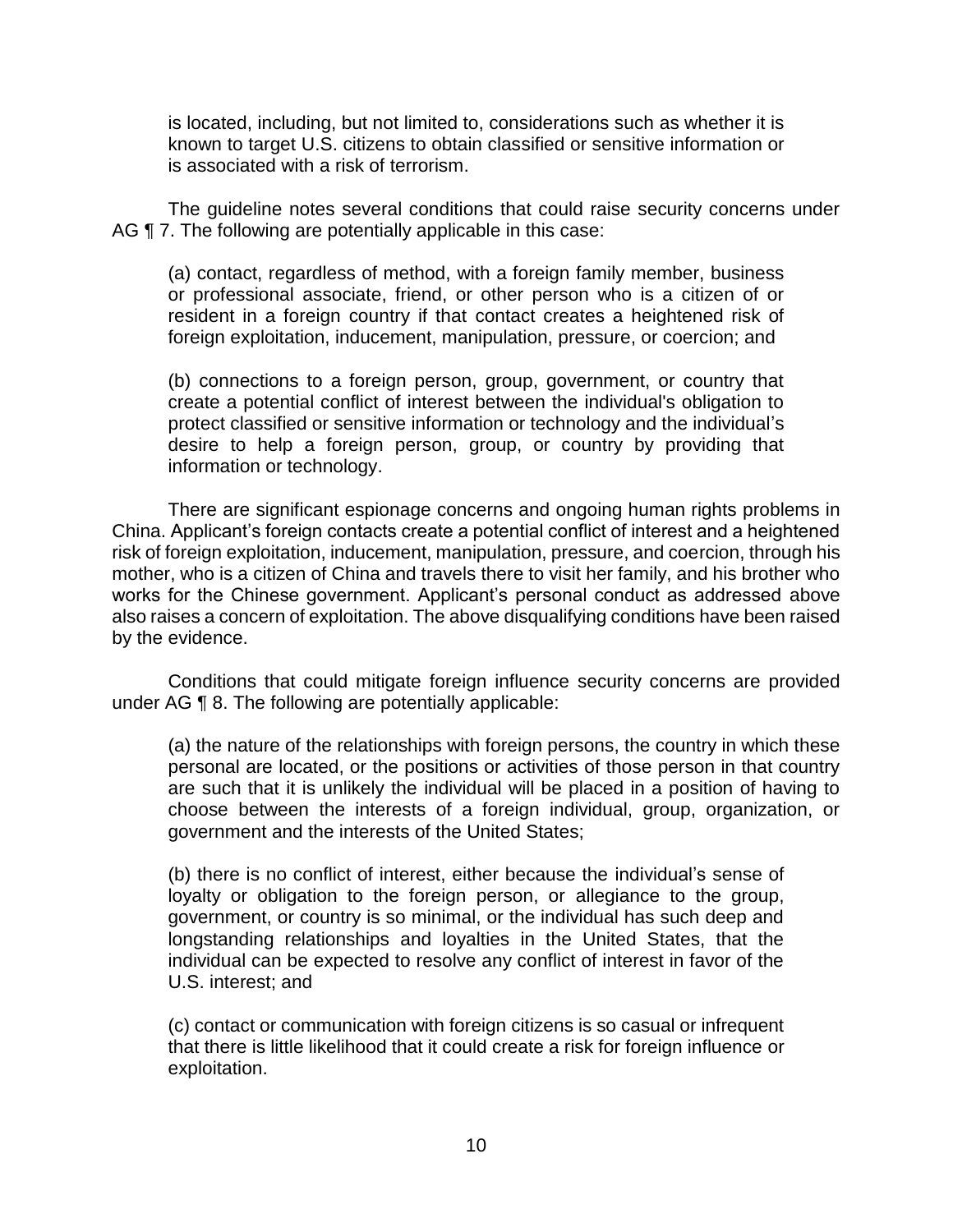I considered the totality of Applicant's ties to China. The nature of a nation's government, its relationship with the United States, and its human rights record are relevant in assessing the likelihood that an applicant's family members are vulnerable to government coercion. The risk of coercion, persuasion, or duress is significantly greater if the foreign country has an authoritarian government, a family member is associated with or dependent upon the government, and the country is known to conduct intelligence operations against the United States. Applicant's mother, brother, and sister-in-law have ties to China. His brother works for the Chinese government. Applicant maintains contact with them. Applicant engages in questionable conduct which creates an increased risk of vulnerability, manipulation and exploitation by China, a country that actively engages in espionage and exploits Chinese citizens or persons with family ties to China to gain insider access to sensitive and classified information. None of the mitigating conditions apply.

## **Whole-Person Concept**

 Under the whole-person concept, the administrative judge must evaluate an applicant's eligibility for a security clearance by considering the totality of the applicant's conduct and all the circumstances. The administrative judge should consider the nine adjudicative process factors listed at AG ¶ 2(d):

(1) the nature, extent, and seriousness of the conduct; (2) the circumstances surrounding the conduct, to include knowledgeable participation; (3) the frequency and recency of the conduct; (4) the individual's age and maturity at the time of the conduct; (5) the extent to which participation is voluntary; (6) the presence or absence of rehabilitation and other permanent behavioral changes; (7) the motivation for the conduct; (8) the potential for pressure, coercion, exploitation, or duress; and (9) the likelihood of continuation or recurrence.

Under AG  $\P$  2(c), the ultimate determination of whether to grant eligibility for a security clearance must be an overall commonsense judgment based upon careful consideration of the guidelines and the whole-person concept.

 I considered the potentially disqualifying and mitigating conditions in light of all the Guidelines B and E, in my whole-person analysis. Some of the factors in AG ¶ 2(d) were facts and circumstances surrounding this case. I have incorporated my comments under addressed under those guidelines, but some warrant additional comment.

 Applicant is 44 years old with a significant history of engaging in questionable conduct. He failed to meet his burden of persuasion. The record evidence leaves me with serious questions and doubts as to Applicant's eligibility and suitability for a security clearance. For these reasons, I conclude Applicant failed to mitigate the security concerns arising under Guideline E, personal conduct and Guideline B, foreign influence.